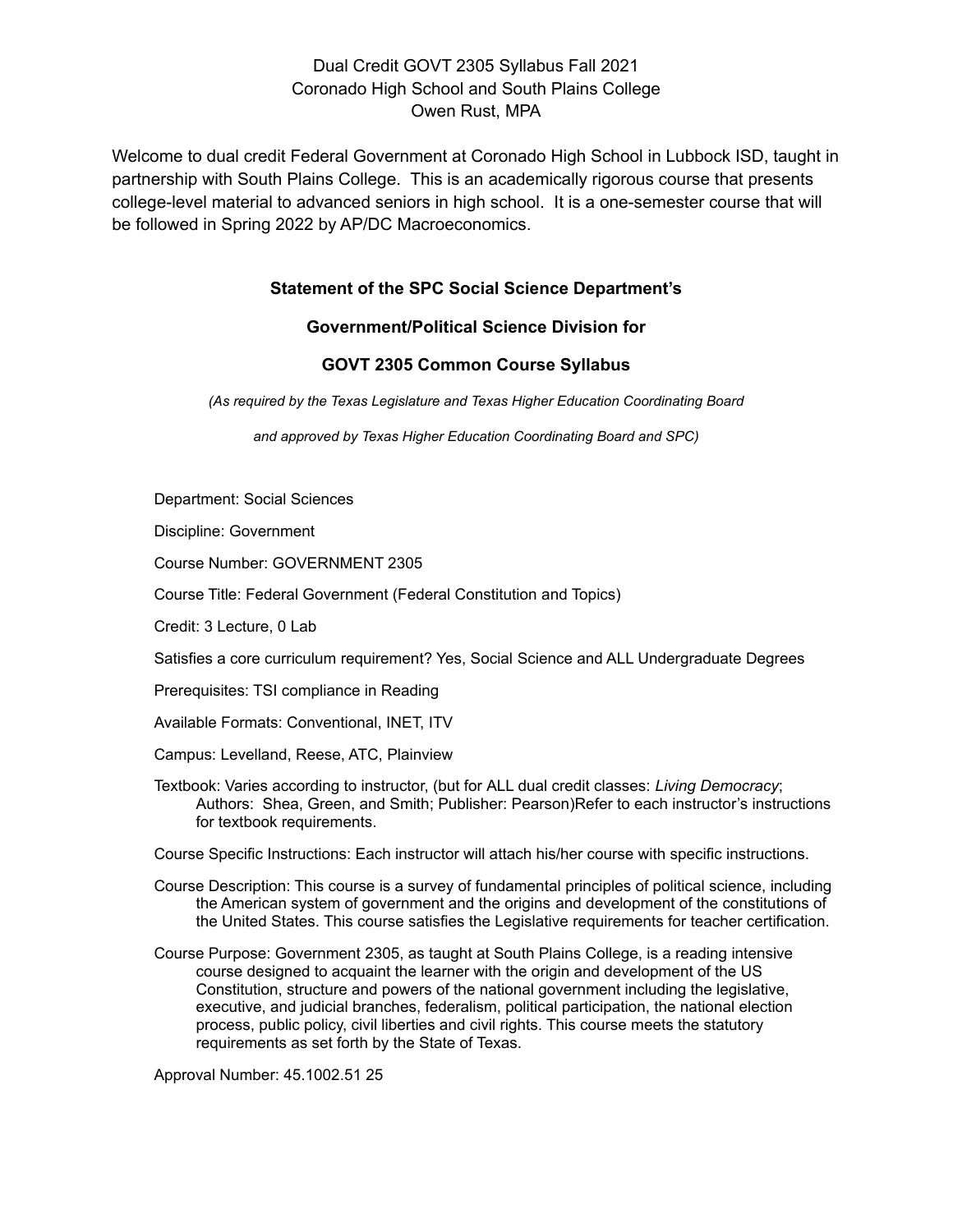- Course Requirements: To maximize a student's potential to complete this course, he/she should attend all class meetings, complete all homework assignments and examinations in a timely manner, and complete all other projects or papers as assigned in the instructor's specific instructions.
- Course Evaluation: See the instructor's course information sheet for specific items used in evaluating student performance.
- Attendance Policy: Whenever absences become excessive and in the instructor's opinion, minimum course objectives cannot be met due to absences, the student will be withdrawn from the course. Each instructor will have additional information about attendance on his/her course information sheet.

Student Learning Outcomes (SLO):

Students who have completed this course will:

- 1. Explain the origin and development of constitutional democracy in the United States.
- 2. Demonstrate knowledge of our federal system.
- 3. Describe separation of powers and checks and balances in both theory and practice.

4. Demonstrate knowledge of the legislative, executive, and judicial branches of the federal government.

- 5. Evaluate the role of public opinion, interest groups, and political parties.
- 6. Analyze the election process.
- 7. Describe the rights and responsibilities of citizens.
- 8. Analyze issues and policies in U.S. Politics.

Fundamental Component Areas (FCA):

Students will be expected to perform satisfactorily in four FCA.

1. Critical Thinking Skills – to include creative thinking, innovation, inquiry, and analysis, evaluation and synthesis of information by:

a. Generating and communicating ideas by combining, changing, or reapplying existing information,

- b. Gathering and assessing information relevant to a question,
- c. Analyzing, evaluating, and synthesizing information.

2. Communication – to include effective development, interpretation and expression of ideas through written, oral or visual communication by: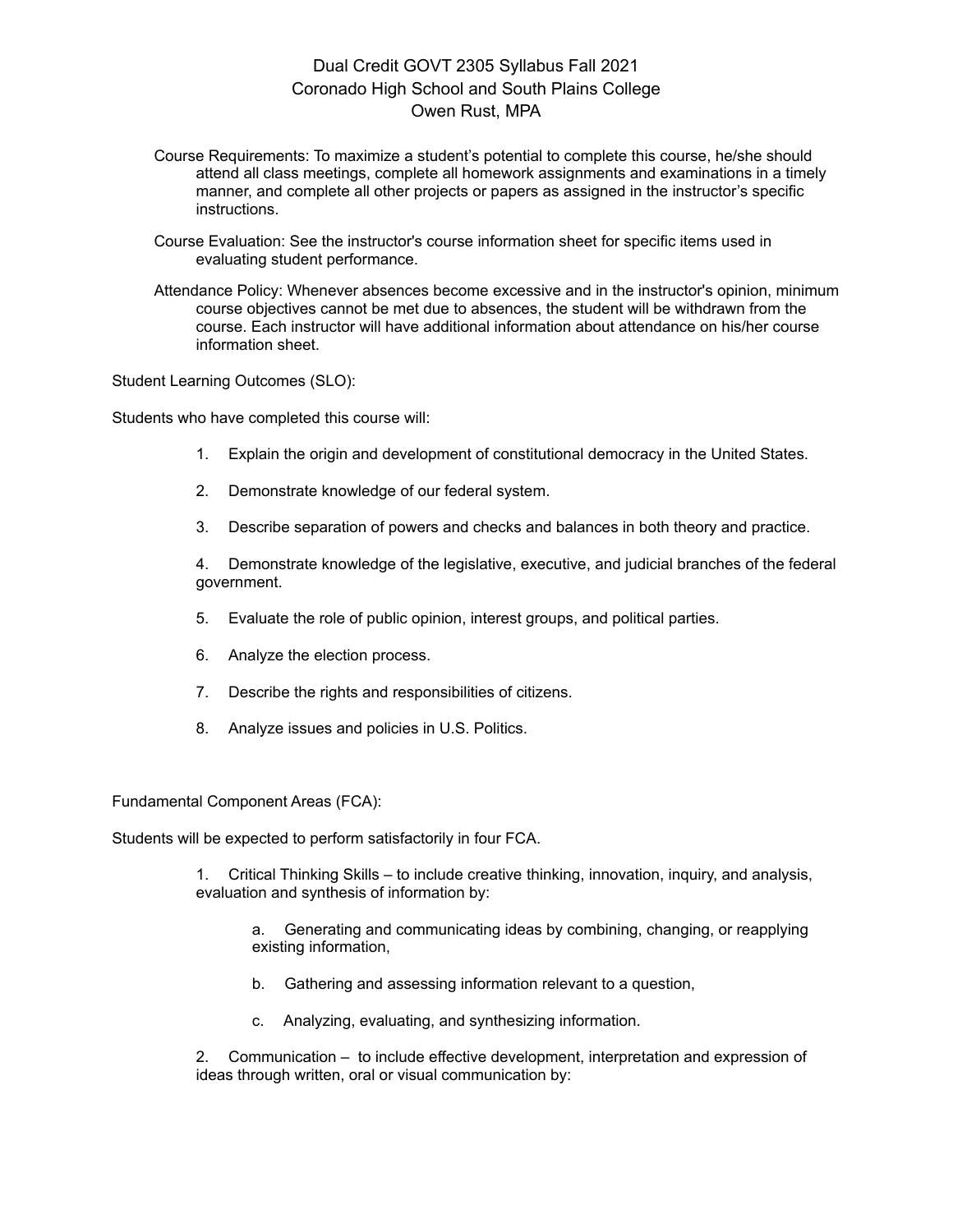Developing, interpreting, and expressing ideas through written, oral, or visual communication.

3. Social Responsibility Skills – to include intercultural competence, knowledge of civic responsibility, and the ability to engage effectively I regional, national, and global communities by:

- a. Demonstrating intercultural competence,
- b. Identifying civic responsibility,
- c. Engaging in regional, national, and global communities.

4. Personal Responsibility – to include the ability to connect choices, action, and consequences to ethical decision-making by:

a. Reading, understanding and affirming agreement and acceptance of principles, guidelines and requirements set forth in the "Statement of Personal Responsibility of Students" (Attached)

b. Evaluating choices and actions and relating consequences to personal decision-making

c. Accepting personal responsibility for decisions and actions taken or not taken

## **COURSE SPECIFIC INSTRUCTIONS (CORONADO HIGH SCHOOL)**

#### **Materials Needed for the Course:**

- **Your LISD-supplied Chromebook**.
	- All assignments and assessments will be completable online through **Google Classroom** or **Eduphoria**.
		- Google Classroom is accessible from any laptop or smart device.
		- There is the possibility that the school will require an assessment on Eduphoria that can only be completed on an LISD Chromebook. Therefore, at school students should bring their LISD Chromebooks and not get used to bringing other laptops.
- **A one-subject spiral notebook and writing utensils**. We will take *[focused](https://avidopenaccess.org/resource/digital-focused-note-taking-strategies-and-tools/) notes* as advocated by the AVID program and put other materials in this spiral notebook to create an **interactive notebook**.
	- This spiral notebook will be turned in at least once per grading period for an assessment grade.
	- $\circ$  Bonus points may be given for note-taking that is colorful, highlighted, and especially neat.
	- $\circ$  Specific information on how to receive full credit for a notes grade will be given prior to turn-in and be posted on Google Classroom.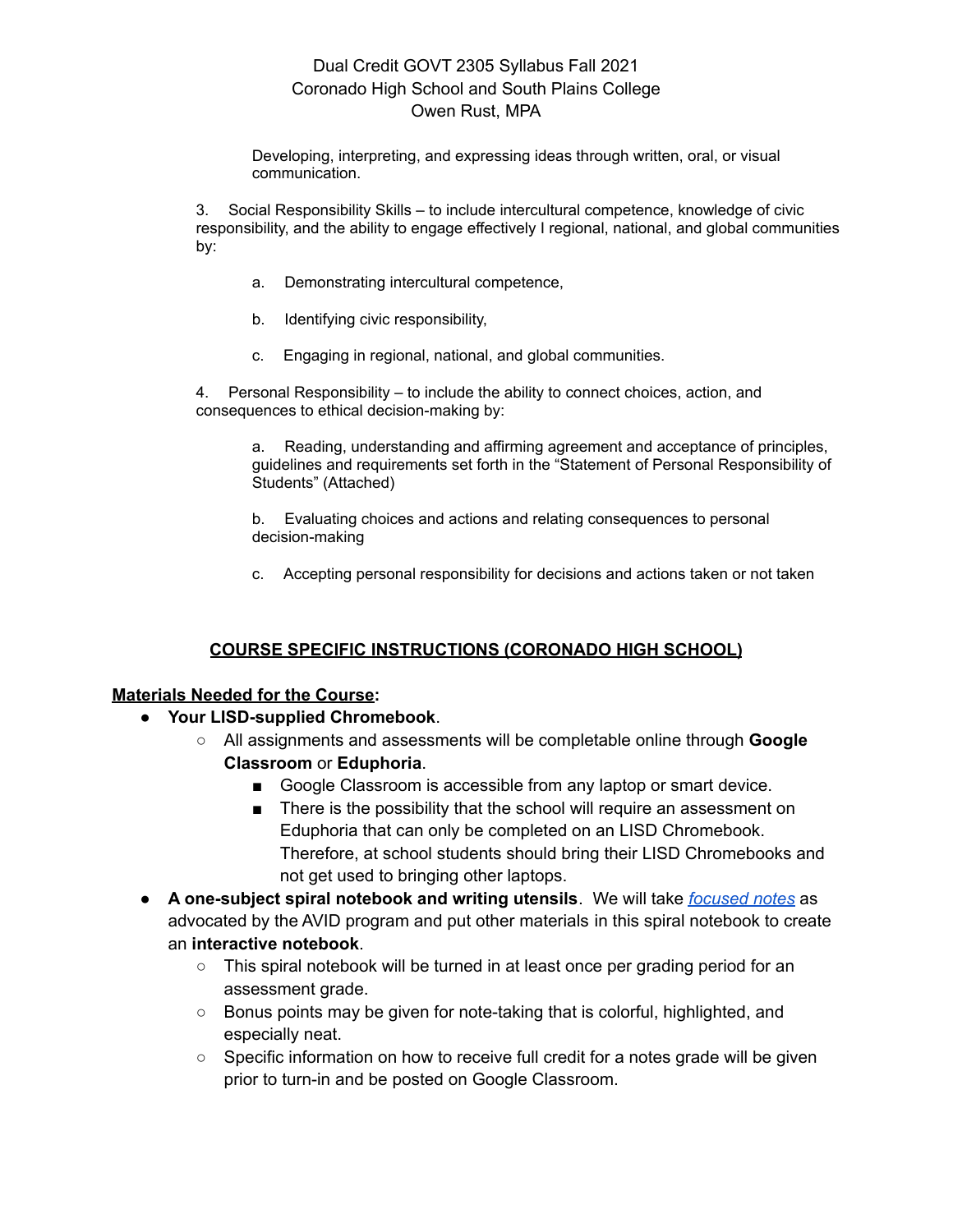- $\circ$  Do not use a multi-subject spiral notebook, as these are too large to allow students to store them in the classroom and may not be returned for up to two school days after being turned in for grading.
- Classroom access to the **textbook:**
	- Wolfford, D. (2019). *AMSCO Advanced Placement United States Government & Politics*. Des Moines, IA: Perfection Learning.
- For additional learning, this **online textbook** is posted on Google Classroom:
	- Krutz, G. & Waskiewicz, S. (2019). *American Government 2nd Edition*. OpenStax. Retrieved from [https://avidopenaccess.org/resource/digital-focused-note-taking-strategies-and-to](https://avidopenaccess.org/resource/digital-focused-note-taking-strategies-and-tools/) [ols/](https://avidopenaccess.org/resource/digital-focused-note-taking-strategies-and-tools/)
- Regular email access to receive class updates and communicate with the instructor.
	- Teacher always available at [owen.rust@lubbockisd.org](mailto:owen.rust@lubbockisd.org)
	- Teacher available for dual-credit specific questions at [orust@southplainscollege.edu](mailto:orust@southplainscollege.edu)

# **Grading Policies**

- AP/DC Government will have two 9-week grading periods that result in a cumulative semester average.
	- $\circ$  All assessments will be equally weighted, with none counting more than 15% of the total grade.
	- Lubbock ISD grading policies will be in effect regarding:
		- UIL eligibility
		- Retakes of grades below 80
		- Late work (one-time penalty of 11 points applies)
		- Missing and incomplete work
			- Missing grades (M) count as a zero.
			- Incomplete grades (I) count as a 60, but must be completed within one week of being listed as incomplete in the Lubbock ISD TEAMS Gradebook

([https://teams.lubbockisd.org/selfserve/EntryPointHomeAction.do?](https://teams.lubbockisd.org/selfserve/EntryPointHomeAction.do?parent=false) [parent=false\)](https://teams.lubbockisd.org/selfserve/EntryPointHomeAction.do?parent=false)

- Extra credit may be provided at the sole discretion of the teacher, but will not raise a student's grade above one letter grade.
- After a period of time, as determined by the teacher, a missing assignment may no longer be academically enriching, and thus must be replaced by a new assignment covering current academic content. To receive credit and replace an M, the student must complete the new assignment.
	- This also minimizes *academic dishonesty*.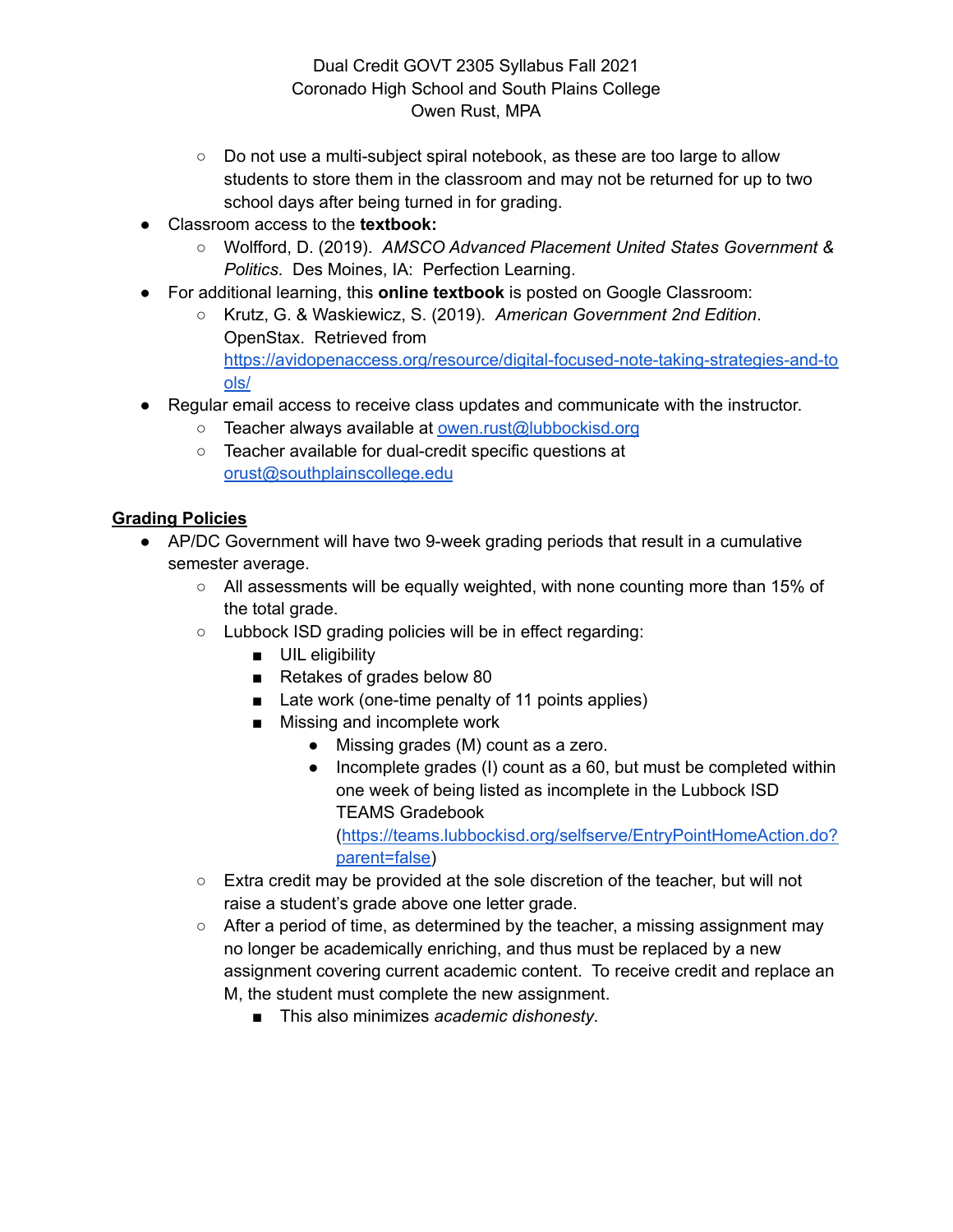## **Types of Assessments: Tests, Weekly Bellringers, Notes Grades, In-Class FRQs, Others**

## **Tests**

- Unit tests will consist of approximately 25 multiple-choice AP released questions (MCQs) and one or more free response question (FRQ) sections. Unless students are absent and have discussed it with me beforehand, tests will be completed on paper rather than Chromebook.
	- An in-class review day will be given before a test day.
	- Tests are designed to be completed in a 50 minute class period.
	- Like the AP exam in May, the total test grade will come 50% from the multiple choice section and 50% from the free response question(s).
	- Students may rate/grade each other's FRQ responses with names omitted for FERPA anonymity - using a College Board rubric for that specific FRQ.
		- This will help familiarize students more with FRQs, which is the tougher of the two sections for most students.
	- Tests will not be open note or open book; only a pen or pencil will be needed.
	- Cell phones, air pods, and smart watches are not allowed out of backpacks while any test is still in session. When done with the test, students may read or work on schoolwork.
		- This simulates the testing conditions of the AP exam in May, where no electronic devices are permitted in the testing room.

# **Weekly Bellringers**

- At the beginning of every class period, students will use their Chromebooks to complete daily work.
	- This will typically consist of released AP MCQs, short answer questions from pre-2018 FRQs, quickwrites, and other manipulatives from the Google Suite (Google Slides or Google Sheets).
	- They are designed to be completed in the first 10 minutes of class.
	- Students who do not finish them in class may work on them outside of class.
	- Chromebooks will typically be put away when the bellringer time ends, unless the day's learning component uses them.
- Bellringers will typically be turned in every Friday, or the last day of a school week.
- Grading will primarily be based on completion.
	- Because correct answers are usually given in class, or can easily be found, students can lose points for not correcting their incorrect initial answers.

# **Late Bellringers**

• No Bellringers will be accepted after the test for that unit. Students will have to complete an FRQ-based assignment from the current unit to make up points.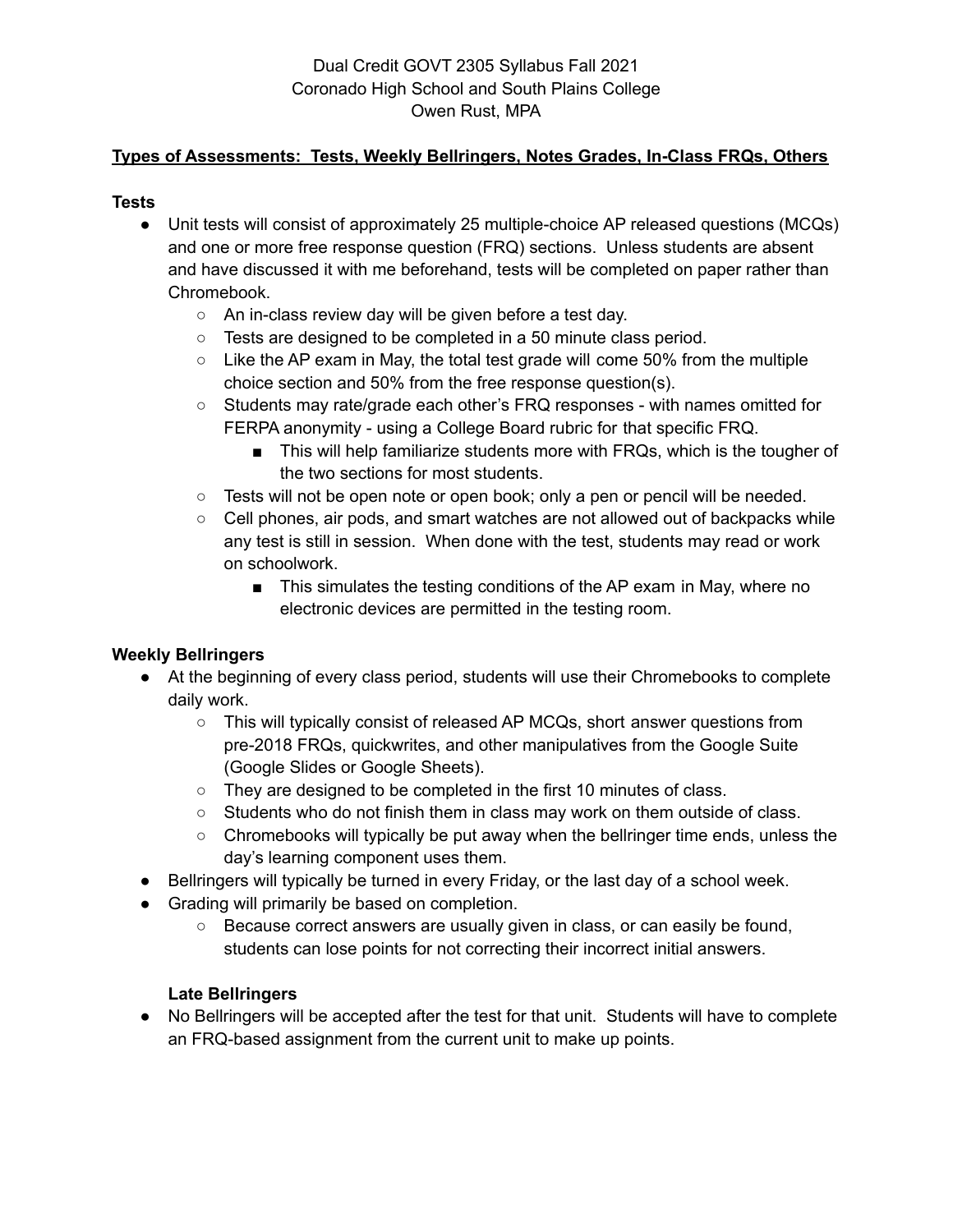## **Notes Grades**

● At least once per grading period, students will turn in their spiral notebook for a grade on their focus notes (more information posted on page 1).

## **In-Class FRQs**

- Students will complete in-class FRQs that will be rated/graded with student names removed for FERPA anonymity - by other students using a College Board rubric.
	- These will be FRQs designed to be completed within a 50-minute period.
	- These FRQs will likely be handwritten on paper.
	- Students will be able to use their notes to assist.
	- Some In-Class FRQs will be group work, with small teams working together to craft good, well-written responses.

## **Others**

- There may be other assessments as needed, especially if pertinent government/political issues or topics arrive during the semester.
- A likely "other" assessment would be a letter to the editor, written on a Google Doc.

## **Communication/Contact Info**

- I am always available via email: OWen.rust@lubbockisd.org
	- If a student has been absent and needs assistance with classwork or has questions about lessons, please email me as soon as possible!
		- Communication is key to success. Do not procrastinate! Teachers are here to help students succeed. Our goal is to make sure that everyone is caught up and clear on what is needed for high grades.
- Information about upcoming class days will always be sent via email. **It is expected that students check their email at least once per day.**
	- Students will have an opportunity at the beginning of the semester to provide their preferred email address.
		- Their Lubbock ISD email address will also be used.
			- Students and parents are not required to keep any of my daily emails about the day's assignments or upcoming assignments; they are simply to provide a heads-up. However, students cannot then claim that they did not know about the assignments.

## **Classroom Rules**

● See Room 503 Orientation PowerPoint on Google Classroom, on the Classwork tab, under Course Material.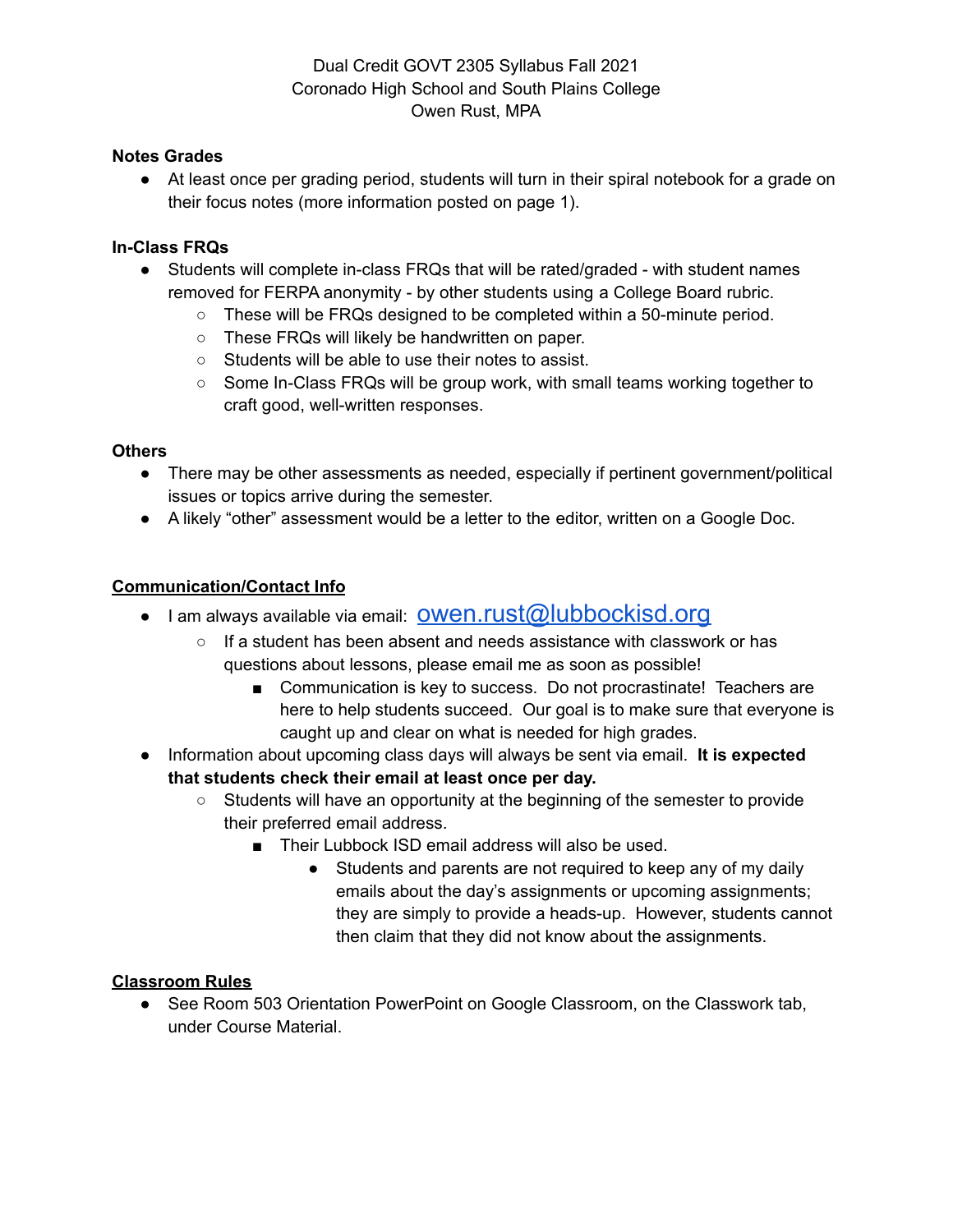#### **Course Content (Six Units)**

#### **Unit 1: Foundations of American Democracy**

You'll learn how the men who created the U.S. Constitution set up a structure of government intended to stand the test of time, and how the compromises they made left some questions unresolved that continue to be debated today.

Topics may include:

- The ideals of democracy as shown in the Declaration of Independence and the Constitution
- Federalist and Anti-Federalist views on central government and democracy
- Separation of powers and "checks and balances"
- The relationship between the states and the federal government (federalism)
- How federalism has been interpreted differently over time

#### Unit 2: Interactions Among Branches of Government

You'll continue to explore how the government sets and administers policy, and you'll learn about the complexities of this process.

Topics may include:

- The structures, powers, and functions of each house of Congress
- The roles and powers of the president
- The roles and powers of the Supreme Court and other federal courts
- The roles of the federal bureaucracy (departments, agencies, commissions, and government corporations)

#### **Unit 3: Civil Liberties and Civil Rights**

You'll connect what you've learned about the founding principles of our government to the debates over how best to balance freedom and order.

Topics may include:

- The intent of the Bill of Rights
- The First Amendment (freedom of speech, freedom of religion, and freedom of the press) and how the Supreme Court has interpreted it
- The Second Amendment (the right to bear arms) and how the Supreme Court has interpreted it
- Supreme Court interpretations of other amendments
- How the due process and equal protection clauses of the Fourteenth Amendment have motivated social movements